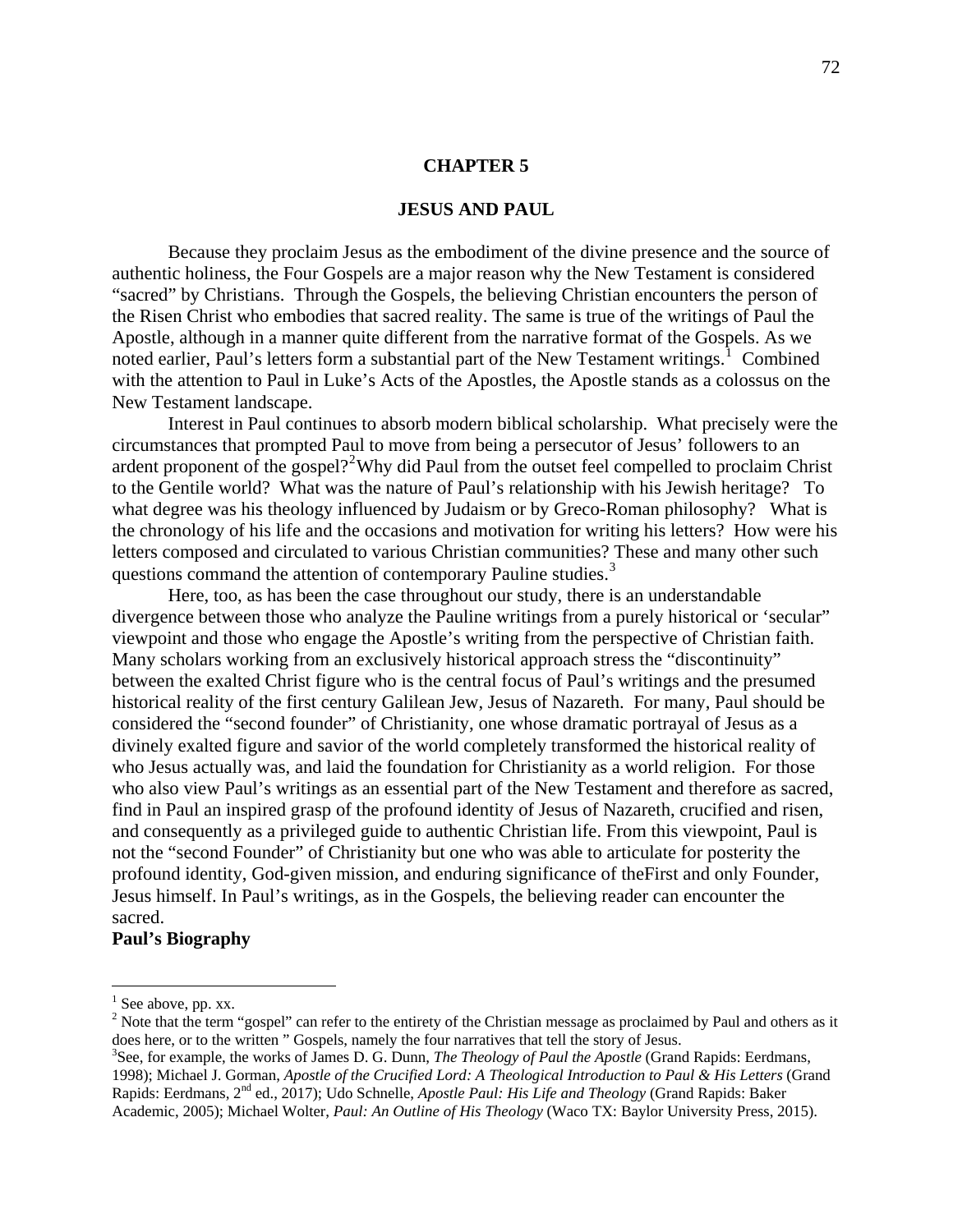The basic components of Paul's life can be deduced both from his own letters and from corroborating details in the Acts of the Apostles. Paul himself notes his deep roots in Judaism, as he informs the Philippians, one "circumcised on the eighth day, a member of the people of Israel, of the tribe of Benjamin, a Hebrew born of Hebrews, as to the law, a Pharisee; as to zeal, a persecutor of the church; as to righteousness under the law, blameless" (Phil 3:5-6). Acts spells out the "zeal" Paul refers to, portraying him as a relentless persecutor of the early followers of Jesus and someone who, even as a young man, approved the execution of Stephen the first Christian martyr (see Acts 8:1-3), a past history that would continue to be an embarrassment for Paul in his later life. In Gal 1:13 Paul speaks bluntly of his former attitude: "You have heard, no doubt, of my earlier life in Judaism. I was violently persecuting the church of God and was trying to destroy it" (see also 1 Cor 15:9, " For I am the least of the apostles, unfit to be called an apostle, because I persecuted the church of God.). But, as both Paul and Luke testify, Paul would experience a profound change of heart due to a visionary encounter with the Risen Christ (see Acts 9:1-30; Gal 1:13-24)—an event, as we will note below, caused Paul to profoundly rethink his understanding of God and the dynamics of God's relationship to the world.

 Although Paul traces his call to be "the apostle to the Gentiles"to his first encounter with the Risen Christ, his missionary work took some time to untrack. After spending some time in Damascus and the surrounding region of Arabiaand a brief but somewhat tense visit to the leaders of the church in Jerusalem, Paul went back to his hometown of Tarsus in southern Asia Minor(Gal 1:18—2:10). According to Acts, it was Barnabas, a revered figure in the Jerusalem church, who retrieved Paul from Tarsus and brought him to Antioch (Acts 11:25-26). In this major city, the third largest in the Roman Empire at that time,there was already a community of both Jewish and Gentile Christians. Paul no doubt experienced among these Christians a deeper formation as a follower of Jesus. The presence of both Jews and Gentiles in the Christian community of Antioch probably also strengthened Paul's commitment to bring the gospel to the Gentile world.

 After a year or so in Antioch, the community there commissioned Paul and Barnabas to set out on their firstmissionary journey,first to Cyprus and then into the heart of Asia Minor (Acts 13). Paul and his companions seemed to have followed a typical pattern when entering a new town or region. They would go first to a local synagogue and proclaim the gospel message to the congregation—a congregation often composed not only of Jews but also with some Gentile "Godfearers" who admired Judaism but did not choose to become full proselytes (the centurion in Luke 7:1-10 seems to be such a person; also Paul refers to those, who along with the children of Abraham, "fear God" see Acts 13:11,26. Often Paul's preaching would lead to a division of the house—some Jews and god fearers accepting his message and others taking offense at it, in some instances leading to conflict and violence. Thus, a pattern of rejection and suffering that Paul would later incorporate into his desire to be like his crucified master.

 For the next several years, Paul and his fellow missionaries (Paul never seems to have traveled alone) would travel throughout Asia Minor, Macedonia, and Achaia proclaiming the gospel message and founding local communities of Christians. Some estimate that Paul may have traveled some 10,000 miles on foot, on the sea, and perhaps occasionally on horsebackor on a donkey in the pursuit of his mission. Acts traces the westward movement of Paul, from the first foray into south central Asia Minor (Acts 13), then a second journey further west that would, under divine inspiration, bring him to Macedonia (Acts 15-16), with important stops atPhilippi, Thessalonica, and Berea. After another outbreak of opposition, Paul moved south to Athens, then to Corinth and ultimately to the major city of Ephesus on the west cost of Asia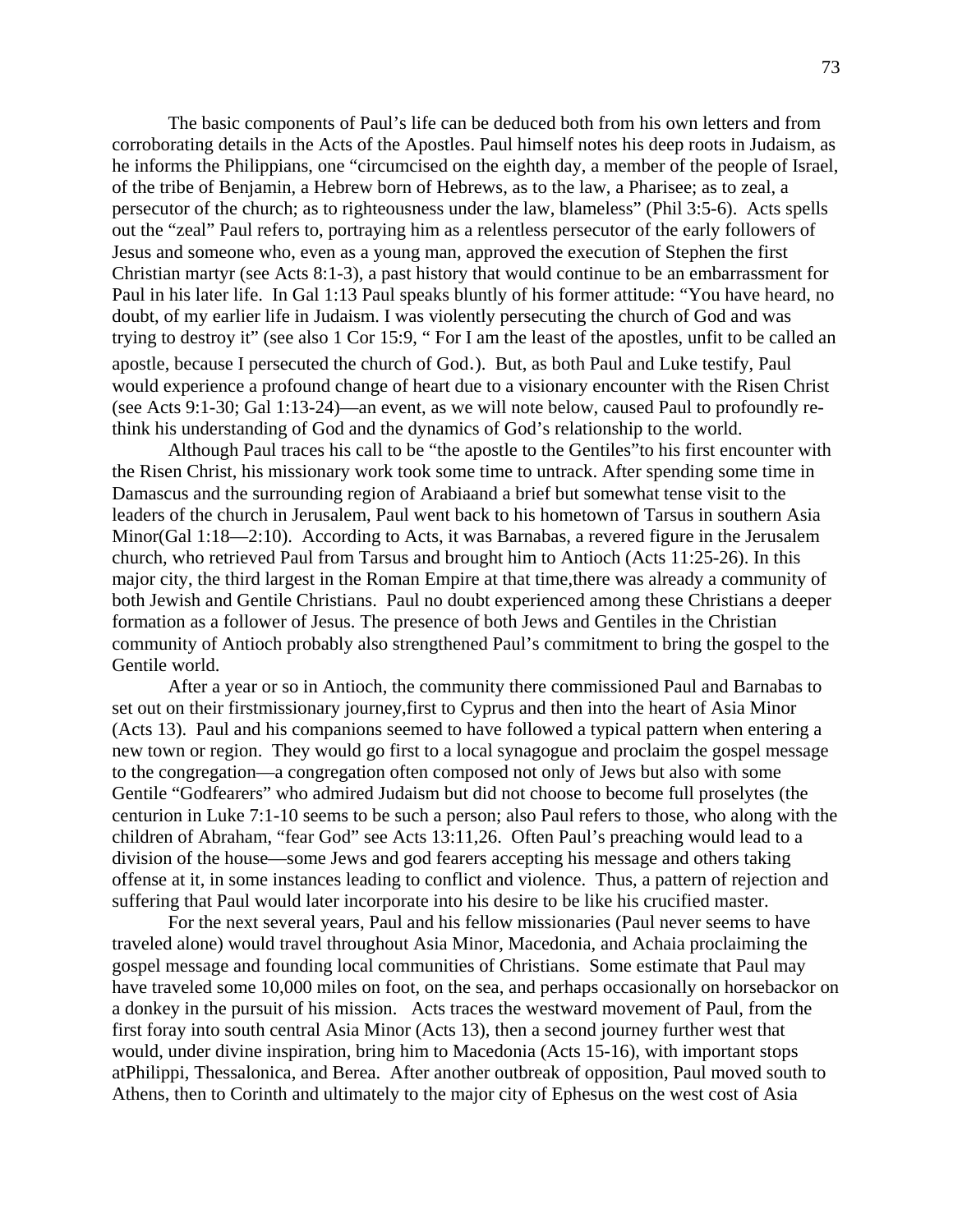Minor. A third and final missionary journey would have Paul re-visit several of these communities before undertaking his final and fateful voyage to Jerusalem (Acts 18-22). There, according to Acts, a disturbance by Paul's opponents in the Jerusalem temple would lead to his being put under protective custody by Roman authorities and to confinement in Caesarea Maritima, the coastal city that was the seat of Roman governance in Judea. After two years, Paul's appeal as a Roman citizen to have his case heard in the imperial capital, would bring him in Roman custody by ship on a dramatic sea voyage to Malta and then Italy and finally to Rome where Acts leaves Paul under house arrest (Acts28:11-31).Acts concludes with Paul confined in Rome yet still evangelizing both Jews and Gentiles. It is presumed that some time after this, Paul was martyred in Rome, probably under the Emperor Nero.

 As we noted earlier Paul's commitment to keeping in contact with the various Christian communities he had evangelized would lead to the composition of his various letters (with the exception of Rome which Paul had not evangelized or yet visited). The circumstances of each community, the questions and concerns they raised, and Paul'sreflections on his own Christian experience would shape the content and spirit of these pastoral letters. And it is from these that one must attempt to stitch together Paul's overall theological perspective. This is certainly the case with those letters that are undisputedly authored by Paul himself: Romans, 1&2 Corinthians, Galatians, Philippians, 1 Thessalonians, and Philemon (the latter addressed to a leader of a local house church rather than directly to a community). [As noted previously, there is some debate whether Paul himself or a later disciple of Paul writing in his namecomposed Ephesians, Colossians, 2 Thessalonians and the Pastoral Letters of I & II Timothy and Titus. We will consider the content of these letters to Paul's overall theology below.]

#### **Paul's Theology**

 Our goal here is not to attempt a synthesis of Paul's entire robust and challenging theology, but to focus primarily on his portrayal of the figure of Jesus as the ultimate warrant for the sacred character of his writings. Paul's perspective was shaped by multiple factors: his strong Jewish faith and the Old Testament scriptures, his absorption of the Greco-Roman culture of the world in which he lived and was educated, his formation as a Christian, and the experience and problems of the Christian communities with which he was engaged. There is no doubt that having to wrestle with the questions and problems of his fellow Christians deepened Paul's own reflection and understanding of what faith in Christ meant. But, above all, Paul's profound spiritual relationship with Jesus Christ was the defining factor for the Apostle's theology.

# **The Starting Point: Paul's Inaugural Experience**

 Where to start in sketching Paul's theology? Perhaps the best way to enter into Paul's Christology is to begin with his inaugural experience--his encounter with the Risen Christ. In emphasizing for the community of Galatia his credentials as an apostle, that is where Paul himself begins: "I want you to know, brothers and sisters, that the gospel that was proclaimed by me is not of human origin; for I did not receive it from a human source, nor was I taught it, but I received it through a revelation of Jesus Christ" (Gal 1:11-12). By a "revelation of Jesus Christ" Paul refers to his visionary encounter with Christ narrated both in Acts and by Paul himself in at least two of his letters (Gal 1:15-16; I Cor 15:8). The Greek word Paul uses for this "revelation" is *apokalypsis*, implying some kind of revelation coming from an outside source rather than a deduction coming Paul's own reflections. In Acts that encounter is described by Luke in dramatic fashion (see Acts 9:1-18). Paul, as Luke vividly describes, "breathing threats and murder against the disciples" is on his way to Damascus, authorized by the High Priest in Jerusalem and the leader of the Synagogue in Damascus to arrest Christians and bring them back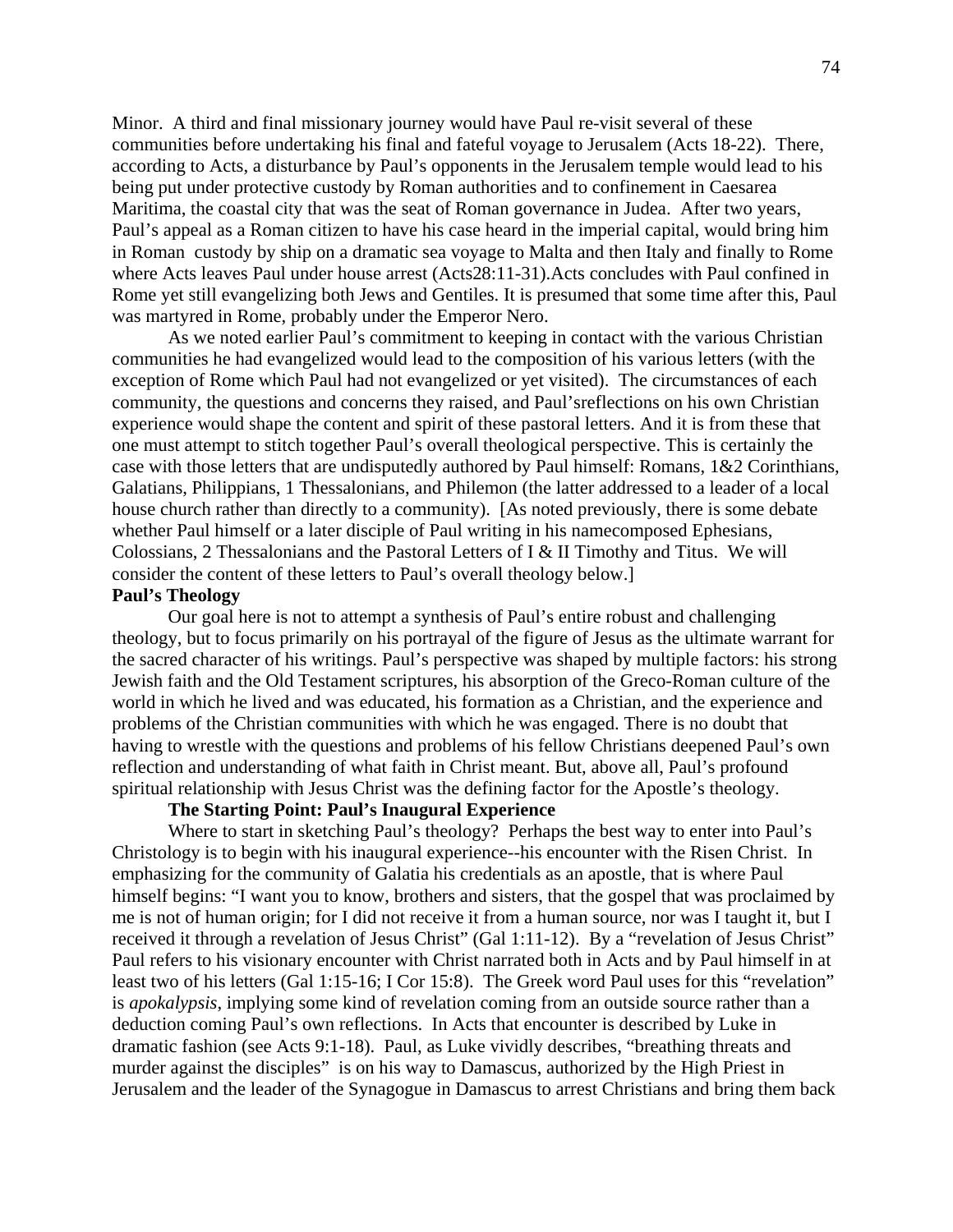to Jerusalem. On the way,he is stunned by a vision of the Risen Christand thrown to the ground. Jesus challenges Paul, "Saul, Saul, why do you persecute me?" Blind and disoriented Paul is sent to Damascus where the Lord had already instructed Ananias, a Christian, to heal Paul. Ananias is hesitant, given Paul's reputation: "Lord, I have heard from many about this man, how much evil he has done to your saints in Jerusalem; and here he has authority from the chief priests to bind all who invoke your name." In response, the Lord reveals Paul's destiny: "Go, for he is an instrument whom I have chosen to bring my name before Gentiles and kings and before the people of Israel; I myself will show him how much he must suffer for the sake of my name."

 Paul is healed when Ananias lays his hands on him, both a gesture of healing and a sign of his commissioning as an apostle. Paul himself springs into action. After staying a few days with the disciples in Damascus, Luke notes that Paul "immediately...began to proclaim Jesus in the synagogues, saying, 'He is the Son of God" (Acts 9:19-20).Controversy follows Paul throughout Acts and it begins here; his Jewish opponents threaten his life and Paul must escape from Damascus somewhat ignominiously, lowered down in a basket through a hole in the city wall! Shortly after, Paul goes to Jerusalem where the Christians there remain fearful of him until Barnabas tells the marvelous account of his conversion. Later, Paul's zealous preaching about Jesus causes some of the "Hellenists" (that is, Greek speaking Jews) to react violently, so the members of the Jerusalem church send him off to safety in his hometown of Tarsus in southern Asia Minor (Acts 19:20-30).

 This dramatic account of Paul's conversion contrasts with Paul's own reflections on his inaugural experience in his letter to the Galatians (see Gal 1:11-24).Paul is frustrated with the Galatian community because they apparently have been persuaded by some Jewish Christians who came to their community after Paul's visit and claimed that a Gentile must first become a Jewish proselyte (i.e., accepting circumcision for men; adopting a kosher diet, etc.) before one could be a follower of Jesus. This was a position Paul rejected—believing that through faith in Christ, Gentiles had full access to Christian discipleship on a par with Jewish Christians. To bolster his response in his letter, Paul begins by asserting his apostolic credentials. His role and authority as an apostle of Jesus Christ came from a direct encounter with the Risen Christ, as the account in the Actsof the Apostles also claims.

 But Paul's own reflection on that definitive moment has a much different tone than the drama in Acts aboutthe encounter on the way to Damascus. In Galatians Paul begins by confessing his former role as a persecutor of the church (corroborating the view of Acts): "You have heard, no doubt, of my earlier life in Judaism. I was violently persecuting the church of God and was trying to destroy it. I advanced in Judaism beyond many among my people of the same age, for I was far more zealous for the traditions of my ancestors" (Gal 1:13-14). Paul describes his turning point as a "call" from God: "But when God, who had set me apart before I was born and called me through his grace, was pleased to reveal his Son to me, so that I might proclaim him among the Gentiles, I did not confer with any human being, nor did I go up to Jerusalem to those who were already apostles before me, but I went away at once into Arabia, and afterwards I returned to Damascus." (Gal 1:15-17).

 There are several striking features in Paul's description of this experience. In speaking of God who "had set me apart before I was born," Paul may be alluding to the way the Old Testament figures, Jeremiah and Isaiah, spoke of their prophetic vocations. Jeremiah speaks of his prophetic destiny as a primordial call from God: "Before I formed you in the womb I knew you, and before you were born I consecrated you; I appointed you a prophet to the nations." (Jer 1:4-5). Isaiah, too, speaks of a prophetic call before he was born: "The Lord called me before I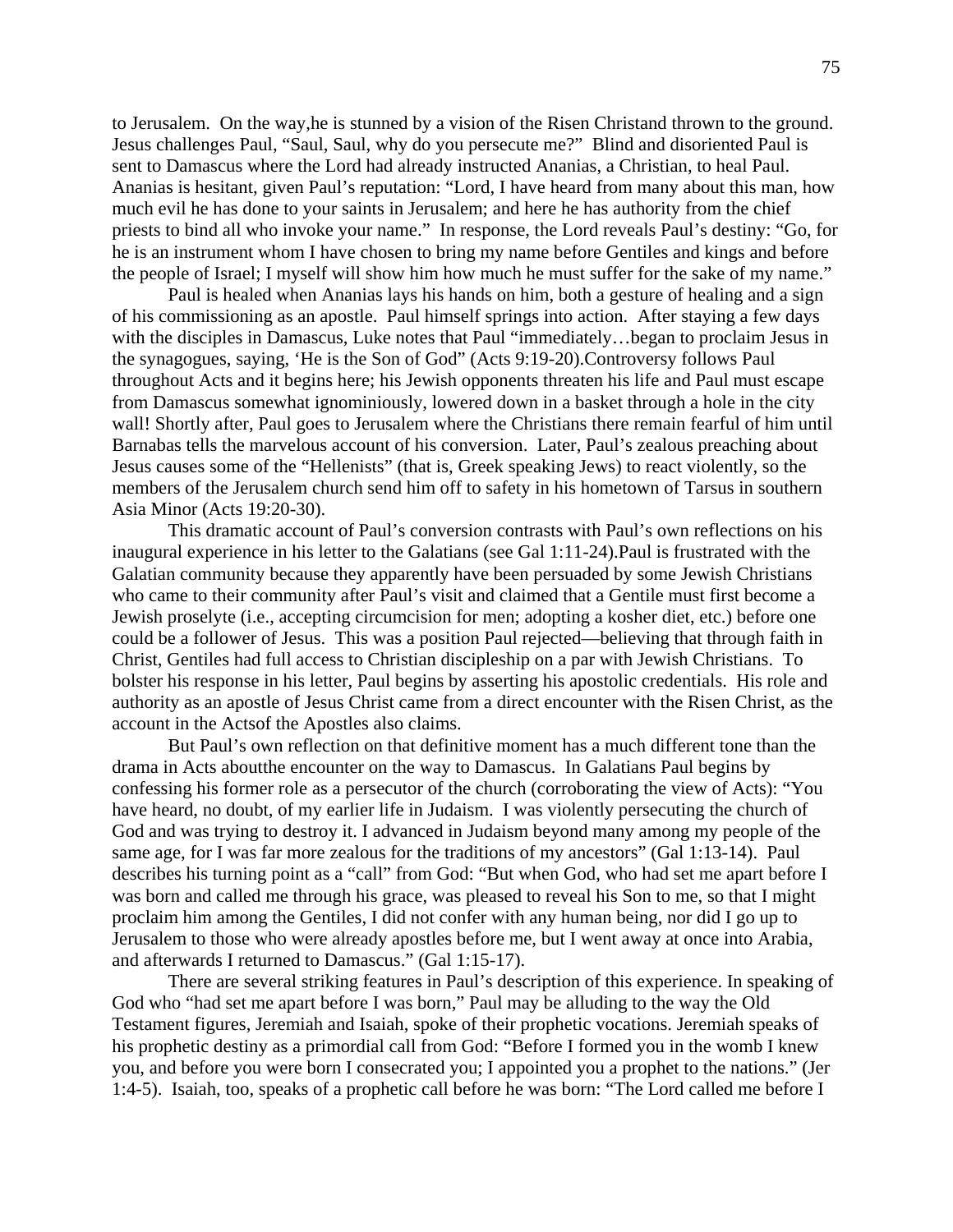was born, while I was in my mother's womb he named me…" (Isa 49:1,5). In both of these Old Testament passages, the universal horizon of their prophetic missions is stated; Jeremiah is appointed to be a "prophet to the nations" and in Isaiah, God also expands the horizon of the prophet's mission: "It is too light a thing that you should be my servant to raise up the tribes of Jacob and to restore the survivors of Israel; I will give you as a light to the nations, that my salvation may reach to the end of the earth" (Isa 49:6). In Galatians, Paul, too, traces his call to go to the Gentiles to the very moment of his call from God: "God…was pleased to reveal his Son to me, so that I might proclaim him among the Gentiles" (Gal 1:15).

 Notice, too, that Paul describes this experience with the same word used in Acts: "God …was pleased to reveal (*apokalypsai*) his Son to me."In both instances Paul refers to this "revelation" as a unique experience breaking in on him from the outside. In Paul's listing of resurrection appearances in I Cor 15:3-11, he notes that he was the last in line but that the Risen Christ also "was seen" or "appeared" to him. Here Paul uses the passive voice of the verb "to see," stressing that his encounter with the Risen Christ was an experience that originated with God and not from Paul's own musings.

 Luke and Paul himself describe this inaugural encounter with the Risen Christ in different literary modes. Luke's account emphasizes a sharp and rapid turn in Paul's experience, from being an overly zealous persecutor of Jesus' followers to becoming an ardent proclaimer of the gospel. Paul's own reflection in Galatians on this moment describes it as a "call"or vocation, an awakening of a God-given destiny that was his from the first moment of his existence. Nevertheless, there are important convergences in the two accounts. Both are triggered by an encounter or "revelation" of the Risen Jesus that profoundly effects Paul, changing in dramatic fashion the trajectory of his life and thought. Both Luke and Paul himself trace the beginning of his vocation as an apostle to the Gentiles to this very moment. Paul did not gradually take on this role later in his Christian experience, even if he did in fact learn more about what was entailed. But from the very outset, Paul reminds the Galatians, he was called by God to preach the gospel to Gentiles (as well as Jews).

 Equally important is the fact that Paul apparently had not met Jesus of Nazareth in person; his first encounter is with the Risen Jesus who has triumphed over death, death by crucifixion. The "surprise" for Paul was not the possibility of resurrection—as a Pharisee (see Phil 3:5) Paul would believe that at the final judgment, God would raise the just who had died to a new life, a common conviction of the Pharisee party (see, for example, Act 23:6-10 where Luke notes that the Pharisees, contrary to the Sadducees another major faction, believed in resurrection.). What was confounding for Paul must have been the realization that the Risen Christ was also the *crucified* Christ. How could one who was a condemned criminal, a threat to public order, an agitator who had endangered the Jewish Passover pilgrims by his actions in theTemple, one who suffered the most ignominious forms of capital punishment and hung on a cross naked for all to witness--how could this one be the Chosen of God, the Messiah, the beloved Son of God claimed by Christian faith?

 The fundamental reality of a Crucified and Risen Christ—a reality that now because of his own experience he could not deny—is what would transform Paul in a radical way.This awareness of God working through the Crucified and Risen Christ permeates all of Paul's letters and is the fundamental key to his theology. This would lead Paul, not to reject his religious heritage, but to view it in a new way. Paul was confronted with the paradox of how the God of Israel works in the world—in a way far different from human calculation. God does not us use overwhelming power to make his presence felt but works through what humans often calculate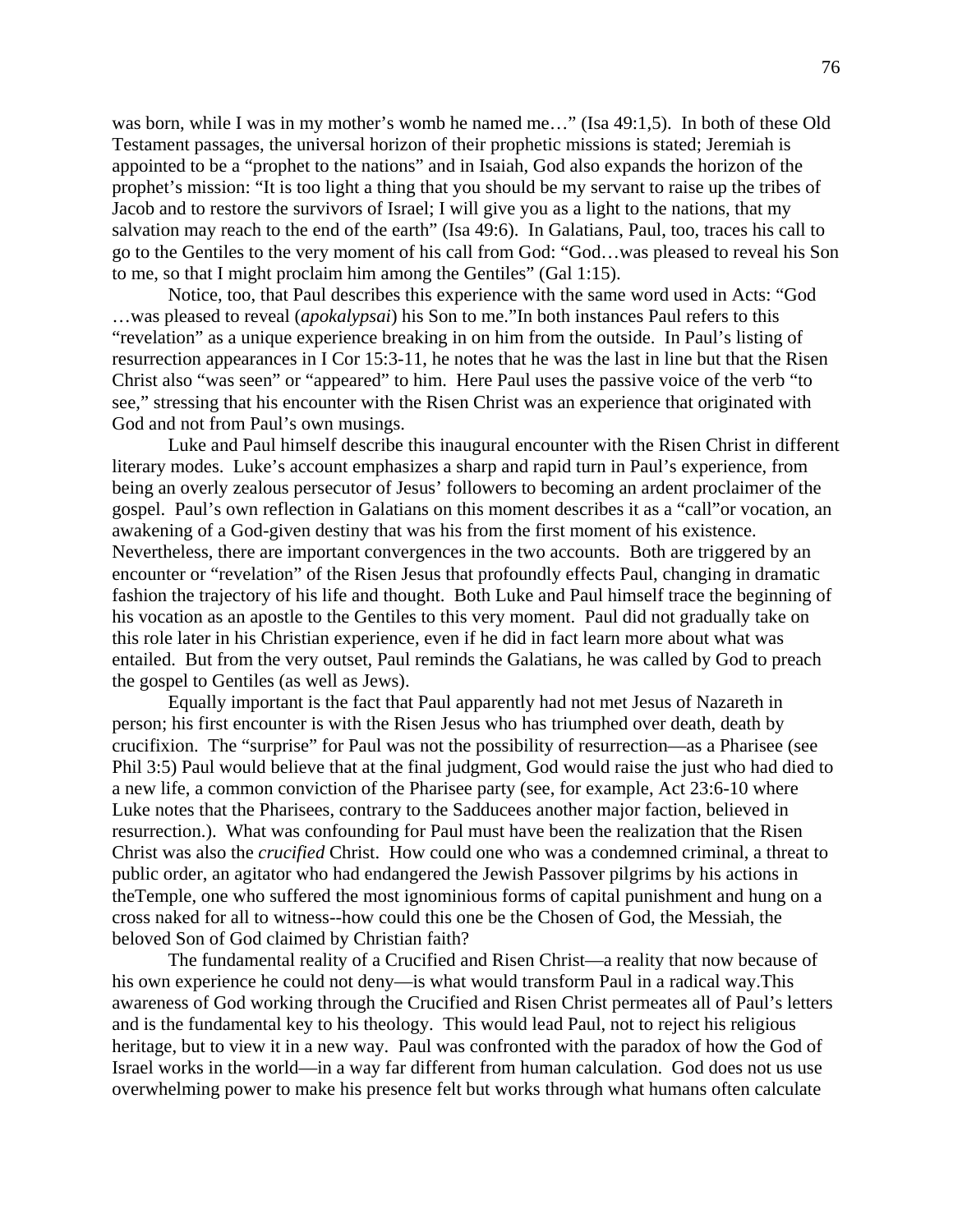as "weakness": acts of selfless service, a spirit of reconciliation and forgiveness, giving one's life for the sake of others.. Paul wrestles with this "divine logic" in the opening chapter of his First letter to the Corinthians. Learning that some of the house churches in Corinth were quarreling with each other, Paul turns to the his proclamation of the crucified Christ: "For Jews demand signs and Greeks desire wisdom, but we proclaim Christ crucified, a stumbling block to Jews and foolishness to Gentiles, but to those who are called, both Jews and Greeks,Christ the power of God and the wisdom of God. For God's foolishness is wiser than human wisdom, and God's weakness is stronger than human strength" (I Cor 1:22-25).

 While this profound realization is a turning point for Paul, it was also not without continuity with the God of the Hebrew Scriptures, the God Paul the Jew worshipped all his life. The awesome God of Israel also embraced the poor and the outcasts with a particular love. As Deuteronomy reminded Israel, its choice as God's people was not because of its prowess or accomplishments but because it was "the least" of nations (Deut 7:7), A constant motif running through the Scriptures is that God favors the "widow, the orphan, and the stranger"—each representative of the vulnerable and powerless people that God care for. Thus the realization that God would work through a crucified and powerless Messiah as judged by human standards already had echoes in the Old Testament.

## **Paul and the Crucified Christ**

 One of the most evident consequences for Paul of his visionary inaugural encounter was an intense and life-long spiritual relationship with Jesus Christ. This relationship became the center and driving force of his life. A couple of quotations from his letters illustrates this. In writing to the church at Philippi, a community that Paul evidently favored, the apostle considers his relationship with Christ more precious than anything else in his life, even his deep and lasting bond with his Jewish heritage:

Yet whatever gains I had, these I have come to regard as loss because of Christ. More than that, I regard everything as loss because of the surpassing value of knowing Christ Jesus my Lord. For his sake I have suffered the loss of all things, and I regard them as rubbish, in order that I may gain Christ and be found in him, not having a righteousness of my own that comes from the law, but one that comes through faith in Christ, the righteousness from God based on faith. I want to know Christ and the power of his resurrection and the sharing of his sufferings by becoming like him in his death, if somehow I may attain the resurrection from the dead. (Phil 3:7-11)

 Paul continues by affirming that growing in his relationship with Christ is the goal of his entire life and he urges his fellow Christians at Philippi to do likewise. Paul was not hesitant in asserting that his own spiritual life should become the pattern for the lives of those he addresses hi his letters, as in 1 Cor 11:1 where he tells the Corinthians, "Be imitators of me as I am of Christ." Such exhortations no doubt was one of the major reasons Paul's letters were treasured by subsequent Christian communities.

Not that I have already obtained this or have already reached the goal; but I press on to make it my own, because Christ Jesus has made me his own. Beloved, I do not consider that I have made it my own; but this one thing I do: forgetting what lies behind and straining forward to what lies ahead, I press on toward the goal for the prize of the heavenly call of God in Christ Jesus. Let those of us then who are mature be of the same mind; and if you think differently about anything, this too God will reveal to you. Only let us hold fast to what we have attained. Brothers and sisters, join in imitating me, and observe those who live according to the example you have in us. For many live as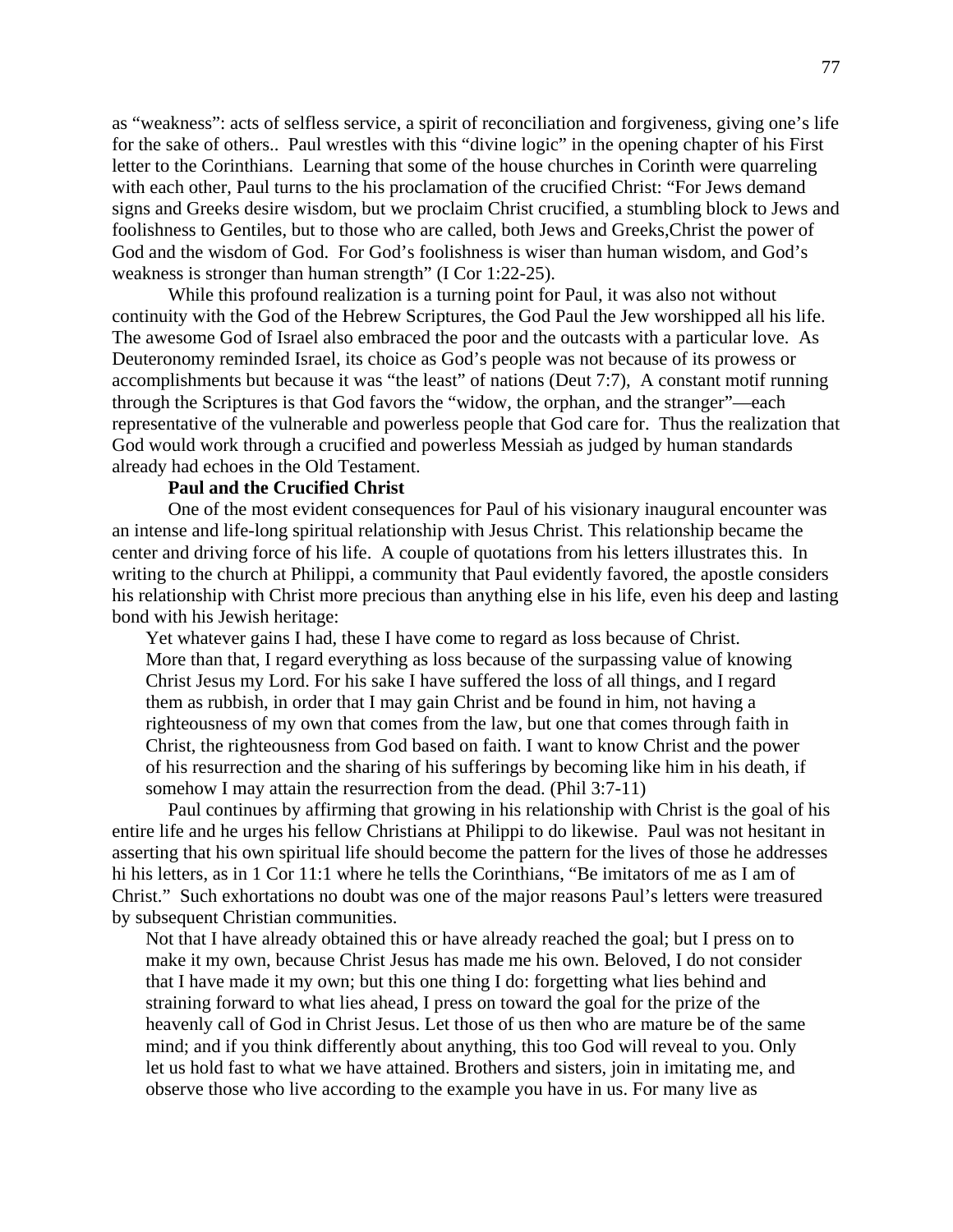enemies of the cross of Christ; I have often told you of them, and now I tell you even with tears. Their end is destruction; their god is the belly; and their glory is in their shame; their minds are set on earthly things. But our citizenship is in heaven, and it is from there that we are expecting a Savior, the Lord Jesus Christ. He will transform the body of our humiliation that it may be conformed to the body of his glory, by the power that also enables him to make all things subject to himself. Therefore, my brothers and sisters, whom I love and long for, my joy and crown, stand firm in the Lord in this way, my beloved. (Phil 3:12-4:1).

 Paul's ardent love for Christ is evident in these passages from the Letter to the Philippians. Every other aspect of his life he considers "rubbish" compared to his relationship with Jesus Christ. Throughout his letters Paul uses a phrase that captures the intensity of this relationship for him. He speaks of being "in Christ," of being immersed in Christ, or of Christ being "in him" over 170 times in his letters. A famous passage from his Letter to the Galatians reflects this:"I have been crucified with Christ; and it is no longer I who live, but it is Christ who lives in me. And the life I now live in the flesh I live by faith in the Son of God, who loved me and gave himself for me" (Gal 2:19-20).

 Paul's relationship with Christ was not generic but had a specific content and meaning. For Paul, as with the entire New Testament, the heart of Jesus' mission was revealed, paradoxically, in his death and resurrection. The condemnation and death of Jesus was the outcome of his mission of healing, of confrontation with evil, of his association with those on the margins, and his bold proclamation of the "reign of God." As we noted above, the crucifixion of Jesus was an emphatic "no" to him and his cause on the part of those who condemned him, but, from the perspective of the New Testament, through the power of God Jesus was liberated from death and exalted to the right hand of God.<sup>[4](#page-6-0)</sup> Because Christian faith viewed Jesus as the Messiah and the Son of God, the destiny of Jesus in overpowering the force of death revealed the destiny of all humanity.

 For Paul, then, being in an intense relationship with the crucified and risen Christ meant that Paul, too, would experience dying and rising. He would share in the experience of Christ by being united with him. Through faith in Jesus and by the experience of baptism, Paul believed that Christians were radically liberated from death and destined for life with God. Paul speaks eloquently of this in his Letter to the Romans:

 For while we were still weak, at the right time Christ died for the ungodly. Indeed, rarely will anyone die for a righteous person—though perhaps for a good person someone might actually dare to die. But God proves his love for us in that while we still were sinners Christ died for us. Much more surely then, now that we have been justified by his blood, will we be saved through him from the wrath of God. For if while we were enemies, we were reconciled to God through the death of his Son, much more surely, having been reconciled, will we be saved by his life. (Rom 5:8-10)

 Paul follows this passage with his extended comparison between Adam, the first human ancestor as presented in Genesis, and Jesus, the "new" Adamrepresentative of a redeemed and transformed humanity. Through the sin of Adam, a heritage of sin and mortality burdens all subsequent human generations. But through the death and resurrection of Jesus, the "Second Adam," that is, the new representative human being and Son of God, the heritage of sin and death is definitively broken.

 $\overline{a}$ 

<span id="page-6-0"></span><sup>&</sup>lt;sup>4</sup> See above, chapter on Jesus and Gospels, p. xx.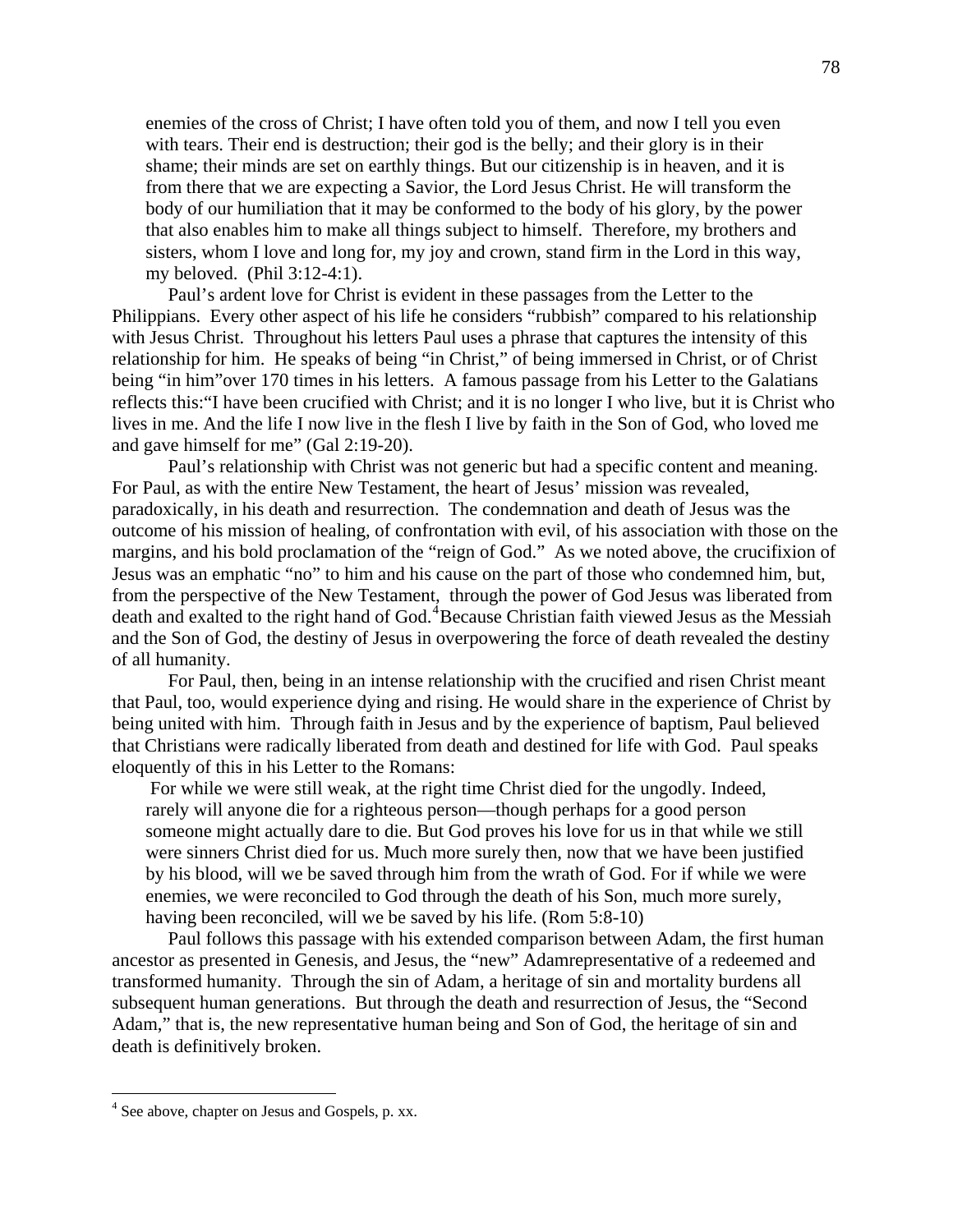Paul returns to this fundamental dynamic in his relationship to the crucified and risen Christ in a later passage in Romans:

Therefore we have been buried with him by baptism into death, so that, just as Christ was raised from the dead by the glory of the Father, so we too might walk in newness of life. For if we have been united with him in a death like his, we will certainly be united with him in a resurrection like his. We know that our old self was crucified with him so that the body of sin might be destroyed, and we might no longer be enslaved to sin. For whoever has died is freed from sin. But if we have died with Christ, we believe that we will also live with him. We know that Christ, being raised from the dead, will never die again; death no longer has dominion over him. The death he died, he died to sin, once for all; but the life he lives, he lives to God. So you also must consider yourselves dead to sin and alive to God in Christ Jesus. (Rom 6:5-11).

 For Paul, the ultimate basis for hope was the enduring love of God revealed through the death of Jesus "for us" and his triumph over death. One of the most eloquent of Paul's reflections on this is found at a climactic point in his Letter to the Romans:

What then are we to say about these things? If God is for us, who is against us? He who did not withhold his own Son, but gave him up for all of us, will he not with him also give us everything else? Who will bring any charge against God's elect? It is God who justifies. Who is to condemn? It is Christ Jesus, who died, yes, who was raised, who is at the right hand of God, who indeed intercedes for us. Who will separate us from the love of Christ? Will hardship, or distress, or persecution, or famine, or nakedness, or peril, or sword? As it is written, "For your sake we are being killed all day long; we are accounted as sheep to be slaughtered." No, in all these things we are more than conquerors through him who loved us. For I am convinced that neither death, nor life, nor angels, nor rulers, nor things present, nor things to come, nor powers, nor height, nor depth, nor anything else in all creation, will be able to separate us from the love of God in Christ Jesus our Lord. (Rom 8:31-39).

#### **Paul's View of History**

 Paul's conviction that God was saving the world through the death and resurrection of Jesus Christ was the lens through which the Apostle viewed all of reality—not only his own personal destiny but that of the world itself. Implicit in Paul's writings is a view of history drawn from the Jewish Scriptures but now centered around Christ. The account of human origins portrayed in Genesis marks the starting point for Paul: God's creation of the universe, with the formation of the human being, male and female, at its apex. The human is unique because alone among the creatures God fashioned, the human is created "in the image and likeness" of God (Gen 1:26), able to respond to God in love and also having responsibility for creation itself. The idyllic beginning of human history takes a tragic turn with the sin of Adam and Eve and introduces a heritage of violence and alienation, spelled out in the stories of the expulsion of Adam and Eve from the Garden of Eden, the fratricide of Cain against his brother Abel, and climaxing in the flood that threatens to destroy all of creation. God relents because of Noah's innocence and God initiates a covenant with Noah and humanity, promising to restore the world and to never destroy creation again.

 This basic account sets the stage for Paul's view of history. In the opening chapters of his Letter to the Romans, Paul describes the lingering plight of humanity. Gentiles could have found God in the beauty of the natural world, but their vision was clouded by the legacy of sin (see Rom 1:18-25). God's chosen people, the Jews, were blessed by the gift of the Law God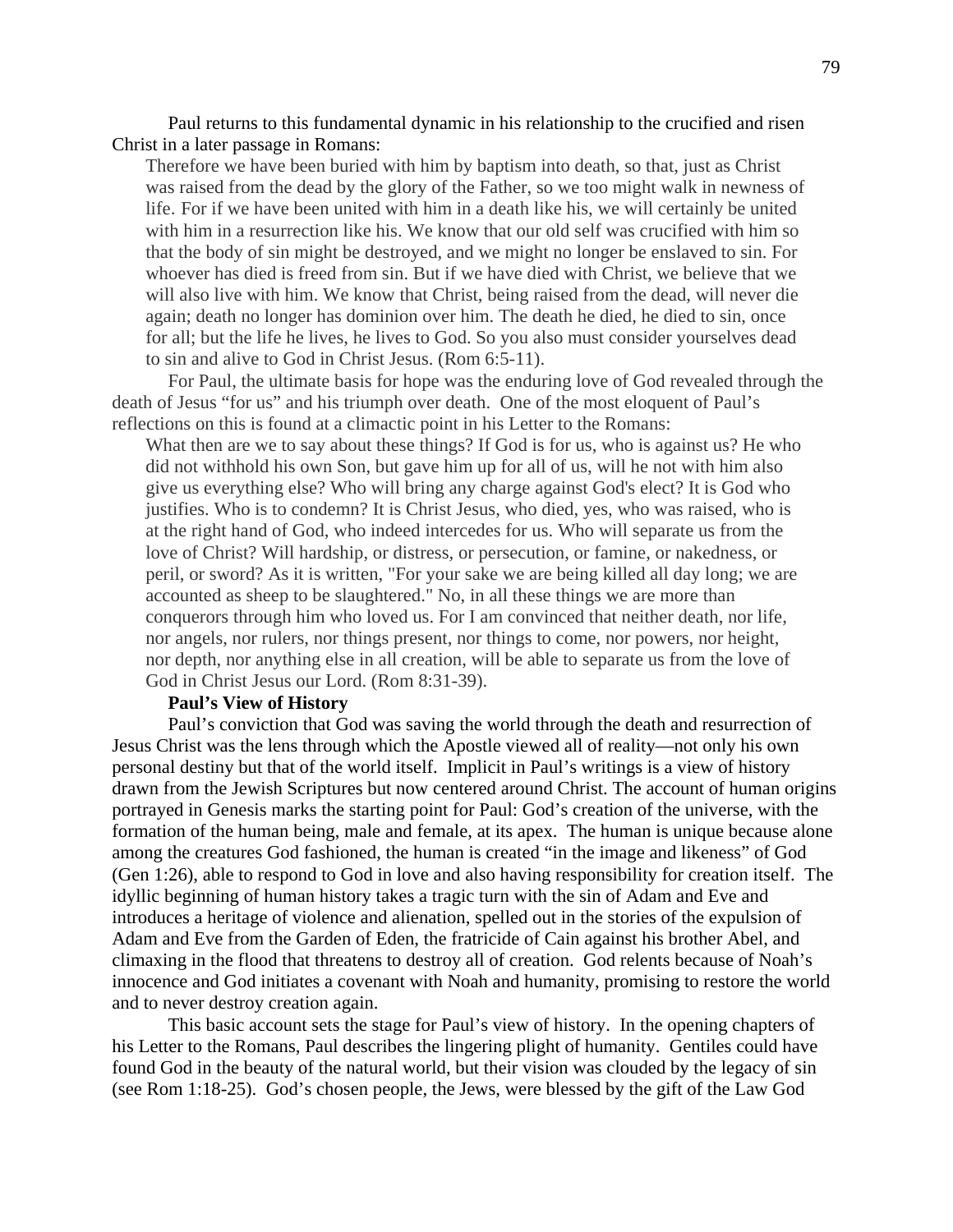entrusted to Moses. The law gave the Jews moral awareness of God's will but for them, too, the power of sin prevented them from true obedience to God's law. The end result is that all of humanity—both Gentile and Jew--is in the grip of sin: "What then? Are we (i.e., the Jews) better off? No, not at all; for we have already charged that all, both Jews and Greeks, are under the power of sin…" (Rom 3:9).

 "Sin" for Paul was not confined to individual immoral actions but was conceived of as a "power," a legacy of infidelity, injustice, and violence that holds all humanity in its grip. Paul's famous soliloquy in Romans 7 illustrates this point:

For we know that the law is spiritual; but I am of the flesh, sold into slavery under sin. I do not understand my own actions. For I do not do what I want, but I do the very thing I hate. Now if I do what I do not want, I agree that the law is good. But in fact it is no longer I that do it, but sin that dwells within me. For I know that nothing good dwells within me, that is, in my flesh. I can will what is right, but I cannot do it. For I do not do the good I want, but the evil I do not want is what I do. Now if I do what I do not want, it is no longer I that do it, but sin that dwells within me. So I find it to be a law that when I want to do what is good, evil lies close at hand. For I delight in the law of God in my inmost self, but I see in my members another law at war with the law of my mind, making me captive to the law of sin that dwells in my members. Wretched man that I am! Who will rescue me from this body of death? hanks be to God through Jesus Christ our Lord! So then, with my mind I am a slave to the law of God, but with my flesh I am a slave to the law of sin.

Paul speaks here not in autobiographical terms about his own experience as such but as a spokesperson for all humanity that finds itself under the power of sin and unable to break free.

For Paul, the turning point in this history of sin's domination of humanity comes with the death and resurrection of Jesus Christ. Jesus experiences the withering power of death but through the power of God breaks the grip of death and becomes the pattern of the movement from death to life for all who believe in him. Paul's comparison of the two "Adams" elaborated in Romans makes this point:

Therefore, just as sin came into the world through one man, and death came through sin, and so death spread to all because all have sinned…—sin was indeed in the world before the law, but sin is not reckoned when there is no law. Yet death exercised dominion from Adam to Moses, even over those whose sins were not like the transgression of Adam, who is a type of the one who was to come. But the free gift is not like the trespass. For if the many died through the one man's trespass, much more surely have the grace of God and the free gift in the grace of the one man, Jesus Christ, abounded for the many. And the free gift is not like the effect of the one man's sin. For the judgment following one trespass brought condemnation, but the free gift following many trespasses brings justification. If, because of the one man's trespass, death exercised dominion through that one, much more surely will those who receive the abundance of grace and the free gift of righteousness exercise dominion in life through the one man, Jesus Christ. Therefore just as one man's trespass led to condemnation for all, so one man's act of righteousness leads to justification and life for all. For just as by the one man's disobedience the many were made sinners, so by the one man's obedience the many will be made righteous. (Rom 5:12-19).

 The liberation from the grip of sin and death effected through the death and resurrection of Jesus also sets the pattern for the future of humanity. Paul's vision of the future is eloquently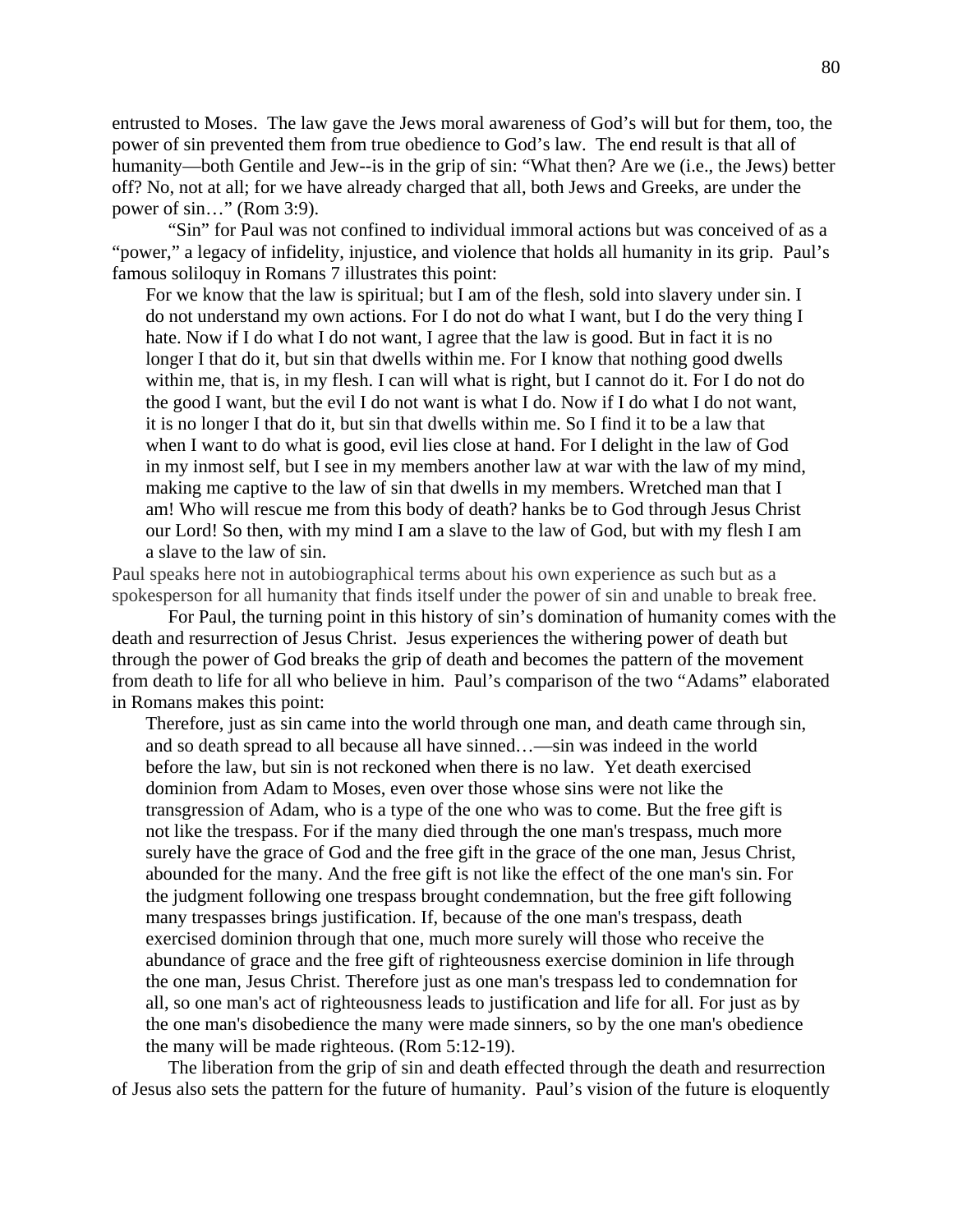stated in chapter 8 of Romans. Paul foresees that the power of God's Spirit unleashed in the world through the death and resurrection will ultimately lead to the full redemption of all creation. This extended vision of the future comes as the summit of Paul's review of human history--its plight because of sin and its liberation through the death and resurrection of Christ:

If the Spirit of him who raised Jesus from the dead dwells in you, he who raised Christ from the dead will give life to your mortal bodies also through his Spirit that dwells in you. So then, brothers and sisters, we are debtors, not to the flesh, to live according to the flesh—for if you live according to the flesh, you will die; but if by the Spirit you put to death the deeds of the body, you will live. For all who are led by the Spirit of God are children of God. For you did not receive a spirit of slavery to fall back into fear, but you have received a spirit of adoption. When we cry, "Abba! Father!" it is that very Spirit bearing witness with our spirit that we are children of God, and if children, then heirs, heirs of God and joint heirs with Christ—if, in fact, we suffer with him so that we may also be glorified with him. I consider that the sufferings of this present time are not worth comparing with the glory about to be revealed to us. For the creation waits with eager longing for the revealing of the children of God; for the creation was subjected to futility, not of its own will but by the will of the one who subjected it, in hope that the creation itself will be set free from its bondage to decay and will obtain the freedom of the glory of the children of God. We know that the whole creation has been groaning in labor pains until now; and not only the creation, but we ourselves, who have the first fruits of the Spirit, groan inwardly while we wait for adoption, the redemption of our bodies…

 We know that all things work together for good for those who love God, who are called according to his purpose. For those whom he foreknew he also predestined to be conformed to the image of his Son, in order that he might be the firstborn within a large family. And those whom he predestined he also called; and those whom he called he also justified; and those whom he justified he also glorified. What then are we to say about these things? If God is for us, who is against us? He who did not withhold his own Son, but gave him up for all of us, will he not with him also give us everything else? Who will bring any charge against God's elect? It is God who justifies. Who is to condemn? It is Christ Jesus, who died, yes, who was raised, who is at the right hand of God, who indeed intercedes for us. Who will separate us from the love of Christ? Will hardship, or distress, or persecution, or famine, or nakedness, or peril, or sword? As it is written, "For your sake we are being killed all day long; we are accounted as sheep to be slaughtered." No, in all these things we are more than conquerors through him who loved us. For I am convinced that neither death, nor life, nor angels, nor rulers, nor things present, nor things to come, nor powers, nor height, nor depth, nor anything else in all creation, will be able to separate us from the love of God in Christ Jesus our Lord.

 Thus, the pattern of Jesus' own destiny—through the power of God overcoming death and transformed into abundant and everlasting life—becomes the pattern for the ultimate future of those who believe in him. Humanity now lives "in the meantime"—that is, between the radical experience of being set free from the power of sin and the enjoyment of full life in the future with God. The residue of sin's power in the world causes lingering struggle and the need for moral vigilance but, in Paul's view, the fundamental issue is settled.

#### **The Fate of Israel**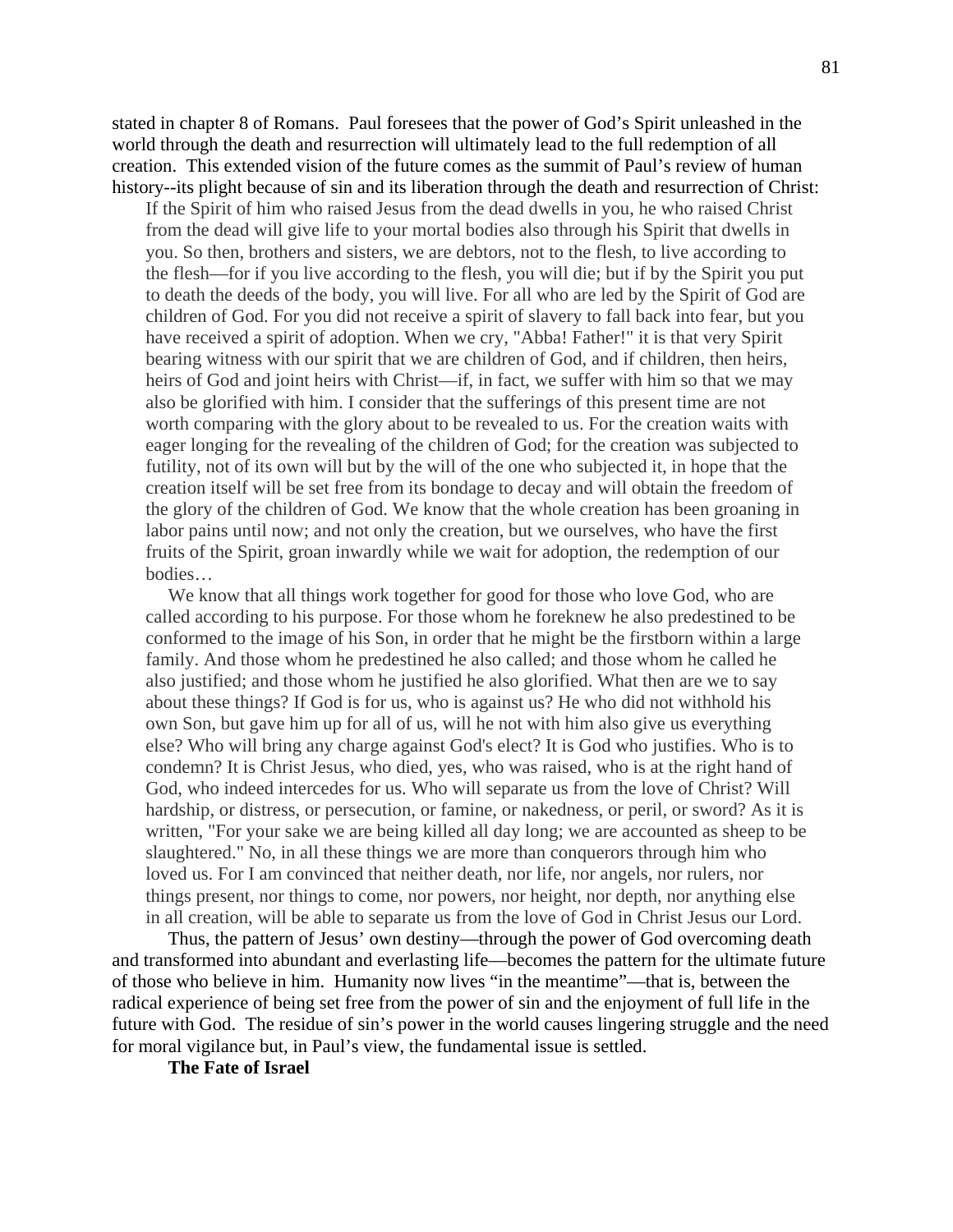For Paul, the gathering of the nations to Christ belongs to this "meantime;" this is the very purpose and urgency of his own God-given commissiongiven to him from the first moment he encountered the Risen Christ (see his deduction in Rom 10:14-17). The will of God, Paul declares, is that all who believe will be saved: "The Scripture says, 'No one who believes in him will be put to shame.' For there is no distinction between Jew and Greek; the same Lord is lord of all and is generous to all who call on him. For 'Everyone who calls on the name of the lord shall be saved.'" (Rom 10:11-13).

 Yet Paul was faced with the realization that most of his fellow Jews, God's chosen people Israel, seemed not to respond to the call of the gospel as Paul had. This prompts one of the most agonizing reflections in all of Paul letters. Despite his ardent love for Christ, he says he would be willing "to be accursed and cut off from Christ" for the sake of his own people, "my kindred according to the flesh" (see Rom 9:1-5). Wrestling with this paradox takes up the whole of chapters 9-11 of Paul's letter. Perhaps, he muses, the resistance of Israel to faith in Christ enabled the mission to the Gentiles to flourish. Or, conversely, the positive response of the Gentiles to faith in Christ may have been intended to make Israel jealous and entice Israel to come in. In any case, Paul is convinced that all Israel will be saved "for the gifts and the calling God [to Israel] are irrevocable" (Rom 11:29). Paul's final solution is the realization that the ultimate destiny of both Jews and Gentiles rests with God's infinite mercy:

Just as you [i.e., the Gentiles] were once disobedient to God but have now received mercy because of their disobedience [i.e. Israel], so they have now been disobedient in order that, by the mercy shown to you, they too may now receive mercy. For God has imprisoned all in disobedience so that he may be merciful to all. O the depth of the riches and wisdom and knowledge of God! How unsearchable are his judgments and how inscrutable his ways! "For who has known the mind of the Lord? Or who has been his counselor?" "Or who has given a gift to him, to receive a gift in return?" For from him and through him and to him are all things. To him be the glory forever. Amen.

 Thus, the panorama of Paul's view of history is complete. Its starting point is in God's creation of the universe with the human being, male and female, as its crowning moment. But the first ancestors, Adam and Eve, fall prey to the power of sin and death with dire consequences for all human history. After the devastatingprimevalflood, the Bible's view of human history stretches from Adam through Abraham and the patriarchs and then to Moses. Moses is God's chosen liberator, leading the people out of slavery in Egypt and receiving from God the gift of the Law to his people Israel, a consequence of the covenant God forges with Israel at Sinai. The law brings moral awareness but the Israelites, too, like the Gentiles, fail to respond with righteousness before God and humanity, Jew and Gentile, remain under the power of sin. That stranglehold is radically broken by God, who out of love for humanity, sends a "second Adam, a "new creation" (see Gal 6:15), whose experience of death and resurrection defeats the abiding power of death and become the source of salvation for all who believe in Jesus Christ. Now through faith and the experience of being united with Christ's dying and rising in baptism, the followers of Jesus, both Gentile and Jew, have a destiny with God. As daughters and sons of God they will share in the glory of God.<sup>[5](#page-10-0)</sup>

## **Beyond Paul: Colossians, Ephesians, the Pastoral Letters**

 $\overline{a}$ 

<span id="page-10-0"></span><sup>&</sup>lt;sup>5</sup> For Paul salvation experienced through faith and not the works of the law, was anticipated in the experience of Abraham, who believed in God and was obedient, prior to the giving of the Mosaic Law and therefore becomes a prototype of the Christians who are saved by faith; see Gal 3:6-9; Rom 4:9-12.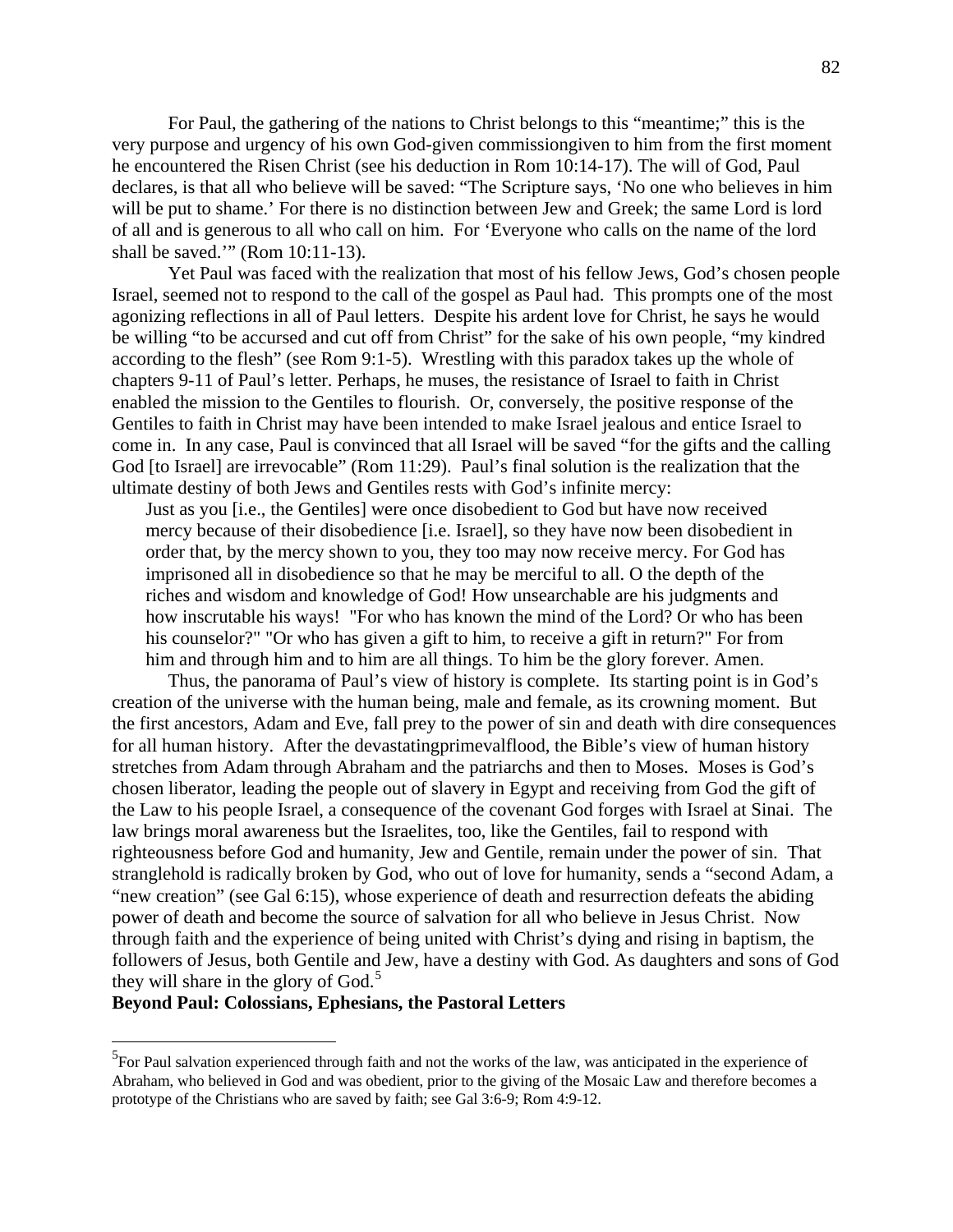As noted earlier, modern biblical scholarship has called into question whether Paul himself was the author of some of the letters traditionally assigned to him or whether they were written in his name by a later disciple of Paul  $<sup>6</sup>$  $<sup>6</sup>$  $<sup>6</sup>$  The goal here is not to delve into the details of</sup> that debate. Rather, our focus will be on the portrayal of Christ in these letters, the ultimate rationale for their inclusion in the New Testament canon and the basis for their being considered "sacred" writings.

#### **Colossians**

 Both Colossian and Ephesians have a strong Christological focus and show continuity, as well as development, in comparison with Paul's undisputed letters. One striking feature of both texts is their portrayal of what could be called the "cosmic" Christ. The author of Colossians, for example, seem to quote a pre-existing Christian hymn that affirms the exaltation of the Risen Christ above all elements of the universe as well as his being the "head" of his body, the church:

He is the image of the invisible God, the firstborn of all creation; for in him all things in heaven and on earth were created, things visible and invisible, whether thrones or dominions or rulers or powers—all things have been created through him and for him. He himself is before all things, and in him all things hold together. He is the head of the body, the church; he is the beginning, the firstborn from the dead, so that he might come to have first place in everything. For in him all the fullness of God was pleased to dwell, and through him God was pleased to reconcile to himself all things, whether on earth or in heaven, by making peace through the blood of his cross. And you who were once estranged and hostile in mind, doing evil deeds, he has now reconciled in his fleshly body through death, so as to present you holy and blameless and irreproachable before him (Col 1:15-22).

 The reference to Christ as the pattern of creation itself echoes the prologue of John's Gospel that also refers to Jesus, the Word of God, as the one "through whom all things came into being" (John 1:3).<sup>[7](#page-11-1)</sup> Colossians extends that lordship of Christ to "all things in heaven and on earth…visible and invisible, whether thrones or dominions or rulers or powers" (Col 1:16). Greco-Roman culture was absorbed by cosmic speculation and astrology, convinced that the universe was filled with intelligent beings who controlled the movement of the stars and planets and determined the course of human destiny. In asserting the rule of Christ over these powers of the universe, Christian faith was countering the kind of fatalism that dominated popular culture. Christ's rule, in contrast to that of the cosmic powers, was benign and an expression of God's love for the world.

 In that spirit, the Colossian hymn also affirms that the Risen and Exalted Christ is the "head of the body, the church" (Col 1:18). Here interpreters note a difference from Paul's reflections on the church as the "body of Christ" (see, for example, 1 Cor 12:12-31). For Paul, the metaphor of the "body of Christ" expresses the mutual dependence of the members with each other, and particularly with the most vulnerable members. Colossians, on the other hand, emphasizes Christ's "headship" over the body. The cosmic Christ, who is "before all things and in him all things hold together," is the universal reconciling power in the universe. His cosmic power is not one of domination or fear but "through him God was pleased to reconcile to himself all things, whether on earth or in heaven, by making peace through the blood of his cross" (Col 1:19-20).

1

<span id="page-11-0"></span><sup>&</sup>lt;sup>6</sup>This list includes Colossians, Ephesians, 2 Thessalonians and the Pastoral epistles 1 & 2 Timothy and Titus. See above, pp. xx.

<span id="page-11-1"></span> $7$  See above, p. xx.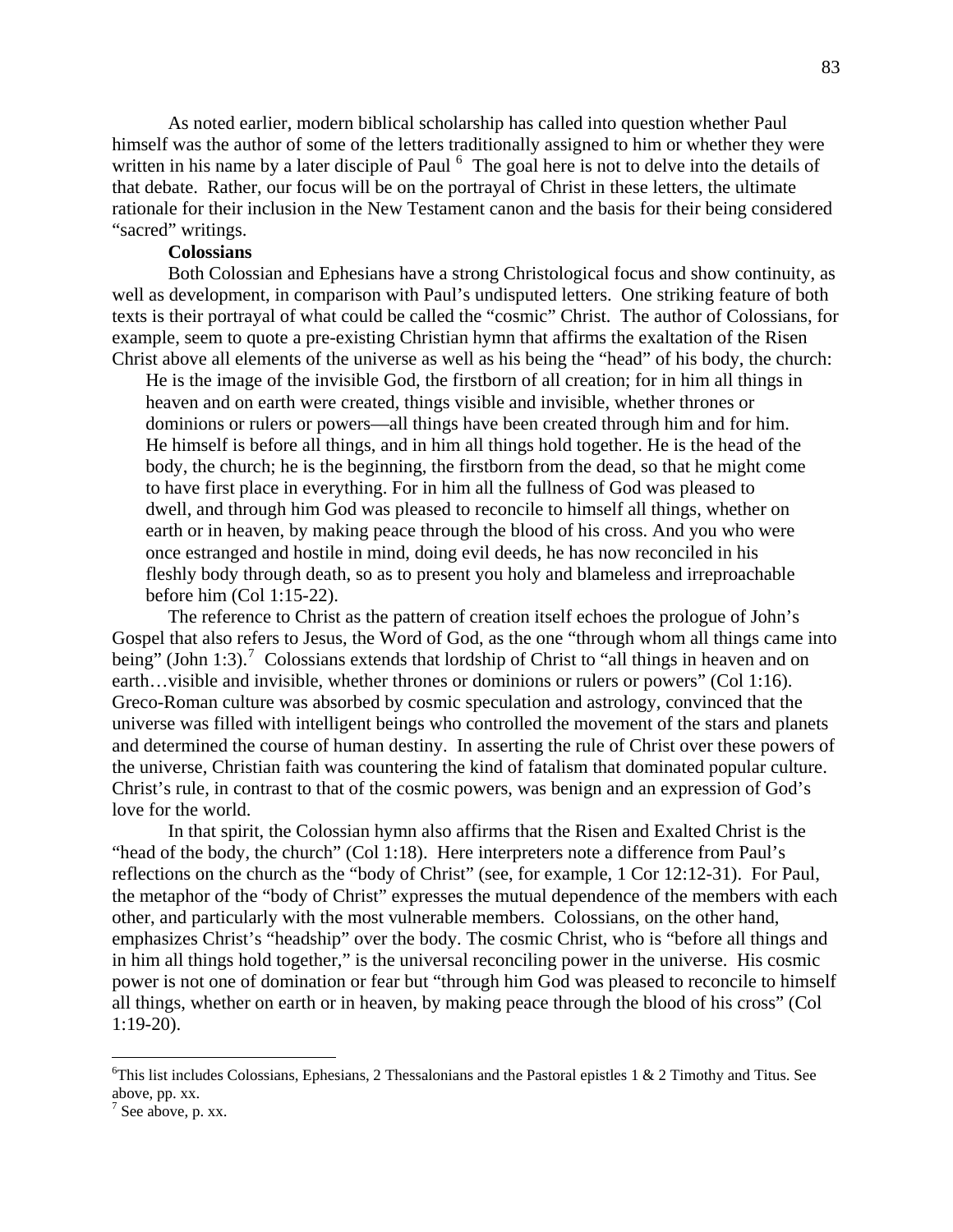Based on faith in Christ's all-embracing power to reconcile the world, the author urges the Christians of Colossae to put away fear and to avoid useless cosmic speculations that seem to be the message of other competing religious movements preying on them (see Col 2:8-23). Instead, they should concentrate on the figure of Christ:

 So if you have been raised with Christ, seek the things that are above, where Christ is, seated at the right hand of God. Set your minds on things that are above, not on things that are on earth, for you have died, and your life is hidden with Christ in God. When Christ who is your life is revealed, then you also will be revealed with him in glory. Put to death, therefore, whatever in you is earthly: fornication, impurity, passion, evil desire, and greed (which is idolatry). On account of these the wrath of God is coming on those who are disobedient. These are the ways you also once followed, when you were living that life. But now you must get rid of all such things—anger, wrath, malice, slander, and abusive language from your mouth. Do not lie to one another, seeing that you have stripped off the old self with its practices and have clothed yourselves with the new self, which is being renewed in knowledge according to the image of its creator. In that renewal there is no longer Greek and Jew, circumcised and uncircumcised, barbarian, Scythian, slave and free; but Christ is all and in all! As God's chosen ones, holy and beloved, clothe yourselves with compassion, kindness, humility, meekness, and patience. Bear with one another and, if anyone has a complaint against another, forgive each other; just as the Lord has forgiven you, so you also must forgive. Above all, clothe yourselves with love, which binds everything together in perfect harmony. And let the peace of Christ rule in your hearts, to which indeed you were called in the one body. And be thankful. Let the word of Christ dwell in you richly; teach and admonish one another in all wisdom; and with gratitude in your hearts sing psalms, hymns, and spiritual songs to God. And whatever you do, in word or deed, do everything in the name of the Lord Jesus, giving thanks to God the Father through him.

 Here, as in most of the New Testament writings, the author's immediate purpose is not to elaborate an abstract theology but to declare that faith in Christ and Christ's God-given power can deliver the Christians from baseless fear and lead them to a life of virtue and holiness.<sup>[8](#page-12-0)</sup> Christ's mission of cosmic reconciliation should be reflected in the mutual love and care of the Christians among themselves.

### **Ephesians**

 Many contemporary scholars believe that Ephesians was not composed as a letter to a specific community. The reference to "the saints who are *in Ephesus*" is missing in several ancient manuscripts. The original purpose of this New Testament text may have been to serve as a summary or synthesis of major elements of Paul's message and used as a kind of circular letter among various churches. In any case, its Christology has strong similarities to that of Colossians. In Ephesians, too, the cosmic dimension of Christ's power is emphasized:

God put this power to work in Christ when he raised him from the dead and seated him at his right hand in the heavenly places, far above all rule and authority and power and dominion, and above every name that is named, not only in this age but also in the age to come. And he has put all things under his feet and has made him the head over all things for the church, which is his body, the fullness of him who fills all in all. (Eph 1:20-23).

<u>.</u>

<span id="page-12-0"></span><sup>&</sup>lt;sup>8</sup> See below, Chapter 6, pp. xx.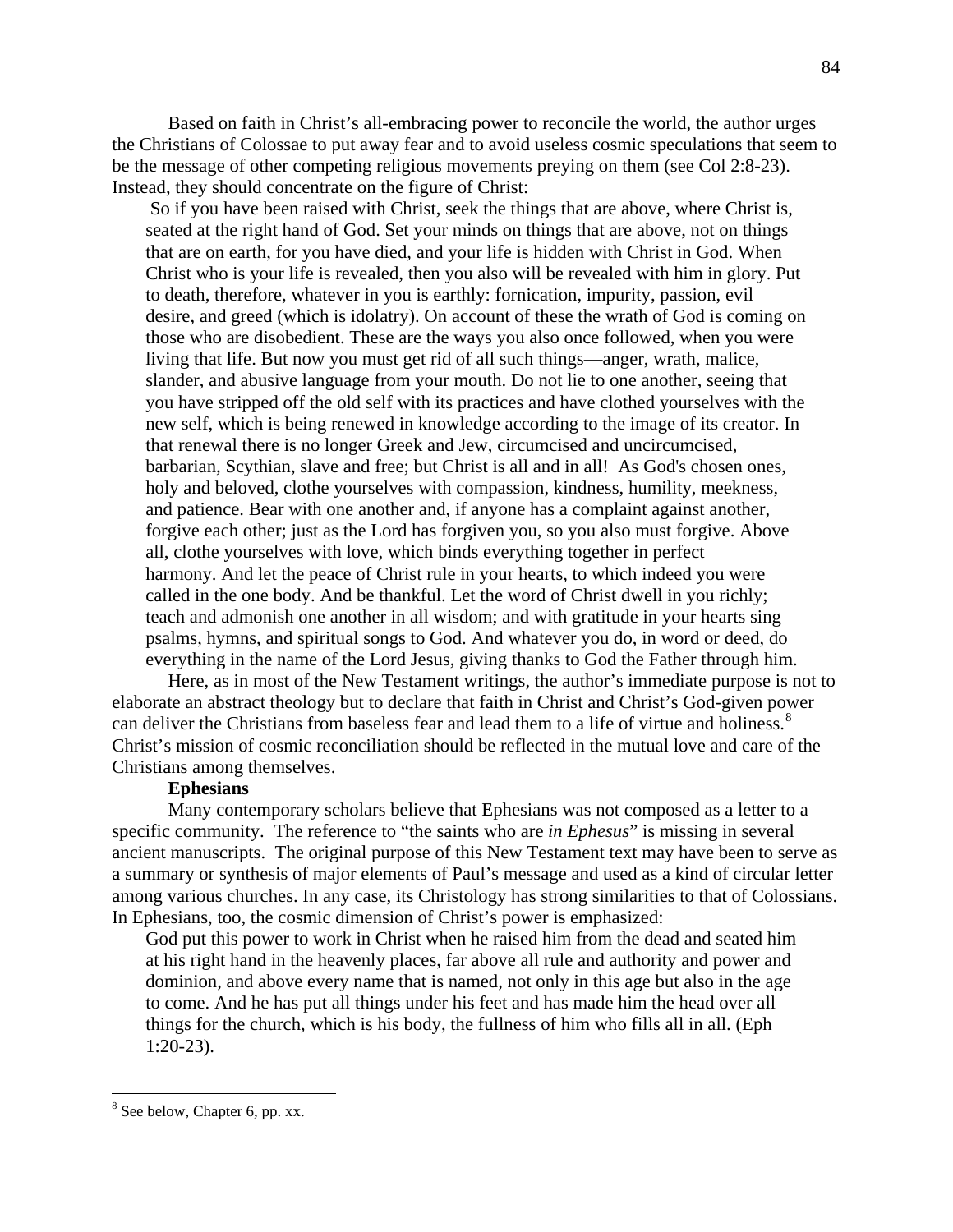Similar to Colossians, the letter to the Ephesians emphasizes the reconciling power of Jesus' death and resurrection. Ephesians illustrates this all-encompassing reconciling power by appealing to a classic example of human alienation, namely the enmity or separation between Jews and Gentiles: The Jews were God's chosen people with whom God had forged a covenant; the Gentiles, by contrast were "aliens…having no hope and without God in the world," a pessimistic view of the Gentiles that echoes Paul's even more dire view of the Gentiles' plight in his letter to the Romans, "...for though they knew God, they did not honor him as God or give thanks to him, but they became futile in their thinking, and their senseless minds were darkened…(See Paul's full indictment of the Gentiles in Rom 1:18-32). Ephesians goes on to describe the reconciling impact of Christ's death and resurrection on this classic alienation:

So then, remember that at one time you Gentiles by birth, called "the uncircumcision" by those who are called "the circumcision"—a physical circumcision made in the flesh by human hands— remember that you were at that time without Christ, being aliens from the commonwealth of Israel, and strangers to the covenants of promise, having no hope and without God in the world. But now in Christ Jesus you who once were far off have been brought near by the blood of Christ. or he is our peace; in his flesh he has made both groups into one and has broken down the dividing wall, that is, the hostility between us. He has abolished the law with its commandments and ordinances, that he might create in himself one new humanity in place of the two, thus making peace, and might reconcile both groups to God in one body through the cross, thus putting to death that hostility through it. So he came and proclaimed peace to you who were far off and peace to those who were near; for through him both of us have access in one Spirit to the Father.

 The metaphor of "those who were far off" echoes the words of Isaiah the prophet in speaking of the "nations" or Gentiles as "far off," as distinct from the Israelites who were "near" (Isa 57:19). The death (and resurrection) of Christ overcomes the power of death that had flooded the world with alienation and enmity and creates instead peace and reconciliation. The author of Ephesian uses the striking image of a "dividing wall" that had stood between Jews and Gentiles. Many commentators believe that the "dividing wall" the author has in mind was the barrier in the Jerusalem temple precincts that separated Gentiles from the interior sacred space where only Jews were permitted entry. Now that symbolic barrier is "broken down" in order to create "one new humanity in place of the two, thus making peace" and reconciling both groups to God "in one body through the cross."

 Through this fundamental reconciliation, the author views the church as a community of reconciliation, a universal sign of God's reconciliation of the world:

So then you are no longer strangers and aliens, but you are citizens with the saints and also members of the household of God, built upon the foundation of the apostles and prophets, with Christ Jesus himself as the cornerstone. In him the whole structure is joined together and grows into a holy temple in the Lord; in whom you also are built together spiritually into a dwelling place for God. (Eph 2:19-22)

 Paul is portrayed in the letter as one entrusted with this message of reconciliation—what Ephesians refers to as a "mystery hidden for ages in God" but now revealed in order that "through the church the wisdom of God in its rich variety might now be made known to the rulers and authorities in the heavenly places" (Eph 3:7-13).

 Thus both Colossians and Ephesians expand or at least accentuate the horizon of the role of Christ reflected in Paul's undisputed letters. The death and resurrection of Christ that broke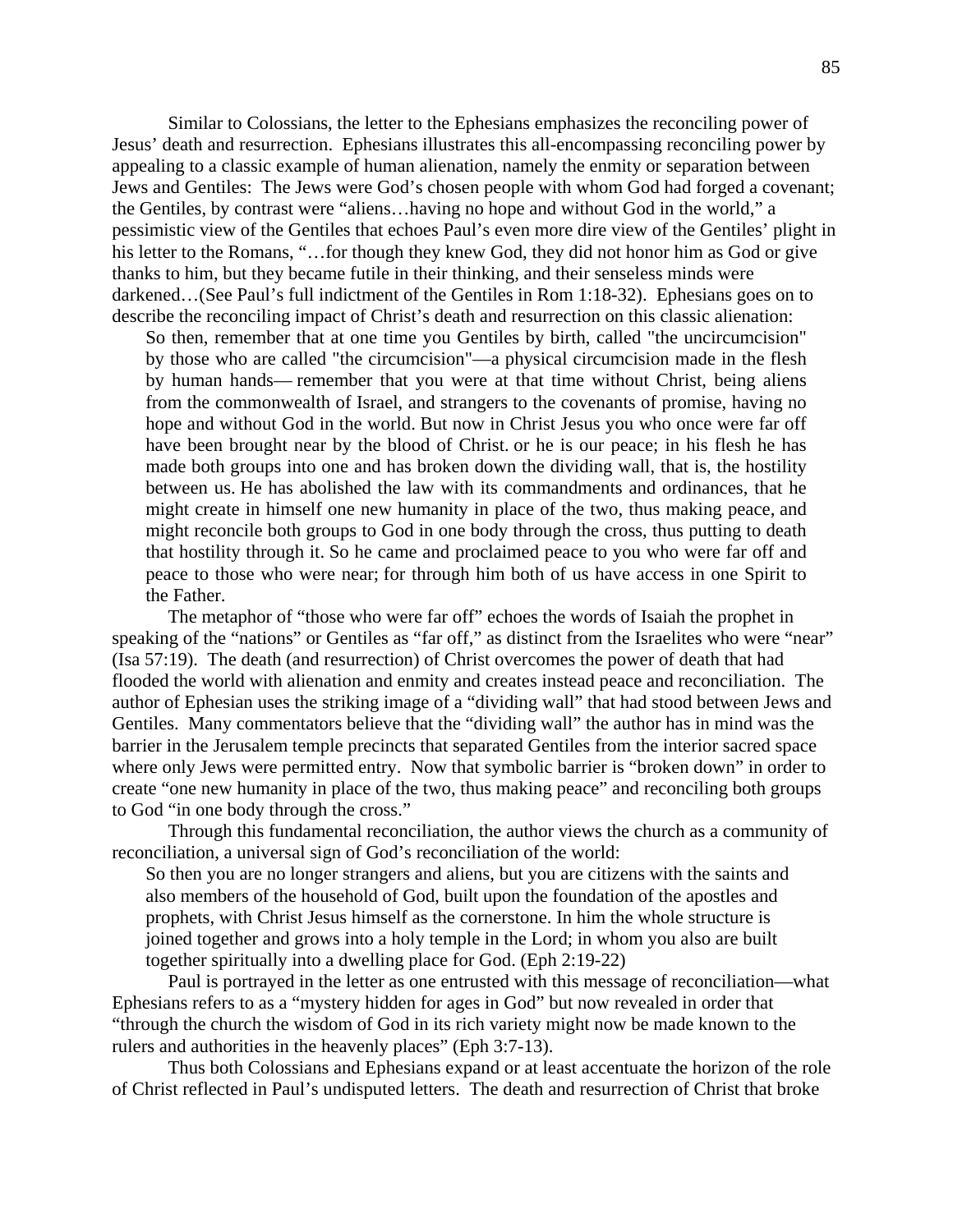the power of death and led to abundant new life also has an impact on the universe itself disarming the alien powers that create enmity and threaten humanity itself. This act of universal reconciliation also amplifies the mission of the church, the Body of Christ. The mutual love and reconciliation among its members—both Jews and Gentiles—become a sign of what the world's destiny is to be. Thus the author eloquently prays in Ephesians:

For this reason I bow my knees before the Father, from whom every family in heaven and on earth takes its name. I pray that, according to the riches of his glory, he may grant that you may be strengthened in your inner being with power through his Spirit, and that Christ may dwell in your hearts through faith, as you are being rooted and grounded in love. I pray that you may have the power to comprehend, with all the saints, what is the breadth and length and height and depth, and to know the love of Christ that surpasses knowledge, so that you may be filled with all the fullness of God. Now to him who by the power at work within us is able to accomplish abundantly far more than all we can ask or imagine, to him be glory in the church and in Christ Jesus to all generations, forever and ever. Amen. (Eph 3:14-21).

### **The Pastoral Letters**

We turn briefly to the last set of letters in the New Testament traditionally attributed to Paul. Many scholars today question whether Paul, in fact, wrote these letters or whether they were the work of later authors writing in Paul's name. All three of these so-called "Pastoral" letters are addressed to individuals, Timothy and Titus,who were trusted companions of Paul on his missionary journeys and cited both in Acts and in Paul's own letters.The contents of the Pastoral letters seem to reflect a later stage in the development of the early church, a prime reason for assigning a date beyond the lifetime of Paul himself. As the early Christian community moved beyond the first generations of the followers of Jesus, concern arose about important institutional issues, such as the requirements for leadership andappropriate community structures, and the need to maintain the authentic teaching and traditions of the church in the face of doctrinal errors. All three of these letters, particularly 2 Timothy which is more autobiographical in tone, portray Paul as handing on to Timothy and Titus his mantle as apostle and urging them to persevere in their ministry.

 There are important affirmations in these letters about the identity and mission of Jesus Christ, including snatches of early Christian hymns and credal statements. For example, 1 Tim 2:5 affirms Jesus as "the one mediator between God and humankind, Christ Jesus, himself human, who gave himself a ransom for all." Another poetic quotation sums up the impact of Jesus' universal mission: "He was revealed in flesh, vindicated in spirit, seen by angels, proclaimed among Gentiles, believed in throughout the world, taken up in glory." (1 Tim 3:16).

 Yet the overall content of the three letters are mostly concerned with refuting errors and urging Paul's successors to give proper attention to the leadership and stability of the church. Paul's exhortation in 2 Tim 4:1-5 is typical:

In the presence of God and of Christ Jesus, who is to judge the living and the dead, and in view of his appearing and his kingdom, I solemnly urge you: proclaim the message; be persistent whether the time is favorable or unfavorable; convince, rebuke, and encourage, with the utmost patience in teaching. For the time is coming when people will not put up with sound doctrine, but having itching ears, they will accumulate for themselves teachers to suit their own desires, and will turn away from listening to the truth and wander away to myths. As for you, always be sober, endure suffering, do the work of an evangelist, carry out your ministry fully.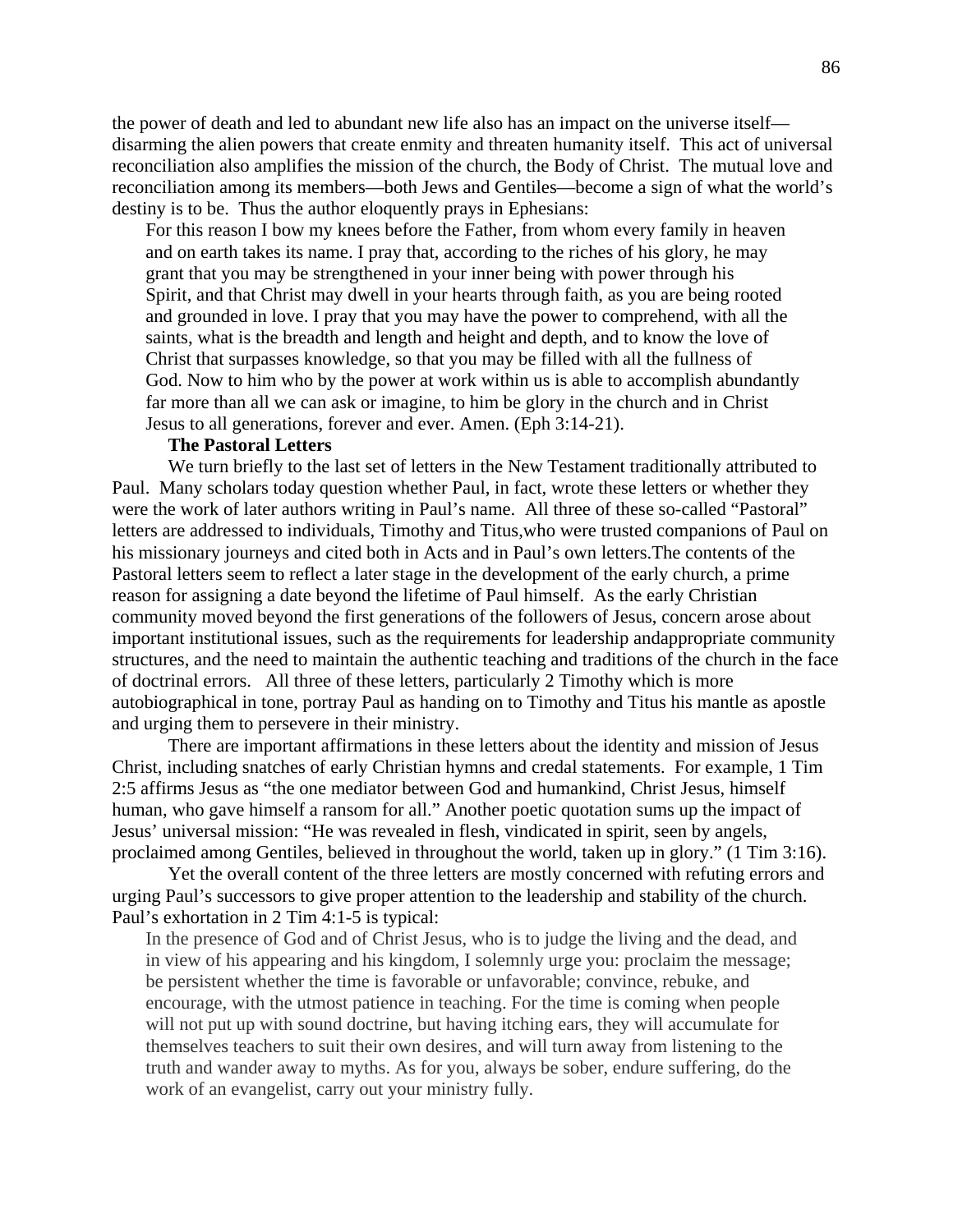As the purported author, Paul emphasizes his apostolic vocation, admitting as he had done in other letters, that before his conversion he had been a persecutor of the church, an admission that Paul turns into a proclamation of Christ's mission of salvation:

I am grateful to Christ Jesus our Lord, who has strengthened me, because he judged me faithful and appointed me to his service, even though I was formerly a blasphemer, a persecutor, and a man of violence. But I received mercy because I had acted ignorantly in unbelief, and the grace of our Lord overflowed for me with the faith and love that are in Christ Jesus. The saying is sure and worthy of full acceptance, that Christ Jesus came into the world to save sinners—of whom I am the foremost. But for that very reason I received mercy, so that in me, as the foremost, Jesus Christ might display the utmost patience, making me an example to those who would come to believe in him for eternal life. To the King of the ages, immortal, invisible, the only God, be honor and glory forever and ever. Amen. (1 Tim 1:12-17).

 Several times in the Pastorals, Paul points to his own experience to bolster the vocations of his young successors:

Now you have observed my teaching, my conduct, my aim in life, my faith, my patience, my love, my steadfastness, my persecutions, and my suffering the things that happened to me in Antioch, Iconium, and Lystra. What persecutions I endured! Yet the Lord rescued me from all of them. Indeed, all who want to live a godly life in Christ Jesus will be persecuted. But wicked people and impostors will go from bad to worse, deceiving others and being deceived. But as for you, continue in what you have learned and firmly believed, knowing from whom you learned it, and how from childhood you have known the sacred writings that are able to instruct you for salvation through faith in Christ Jesus. All scripture is inspired by God and is useful for teaching, for reproof, for correction, and for training in righteousness, so that everyone who belongs to God may be proficient, equipped for every good work. (2 Tim 3:10-17).

 The author signals the end of Paul's life, as the apostle anticipates his receiving the "crown of righteousness" that the Lord has reserved for him:

As for me, I am already being poured out as a libation, and the time of my departure has come. I have fought the good fight, I have finished the race, I have kept the faith. From now on there is reserved for me the crown of righteousness, which the Lord, the righteous judge, will give me on that day, and not only to me but also to all who have longed for his appearing.  $(2 \text{ Tim } 4:6-8)$ .

 Thus the Pastoral Letters throw the spotlight on Paul's own example of what it means to be an apostle, one whose life is spent in proclaiming Christ, an emphasis which confirms the rationale for the inclusion of Paul's writings in the canon and their sacred character.. **Conclusion**:

 Why were the letters of Paul circulated widely in the early Christian community, and early on considered "sacred" writing to be included in the nucleus of the New Testament canon? The reason is the same as why the Four Gospels quickly became foundational sacred texts of the early Christian community. Although different in style and context, the Gospels and Paul's letters were powerful, compelling portrayals of Jesus Christ, the center of Christian faith. Each set of texts viewed Christ through the lens of his death and resurrection, the heart of the mission of Jesus and, in the perspective of Christian faith, the act that redeemed the world. And both sets of text mediated for the believing Christian an encounter with the sacred.